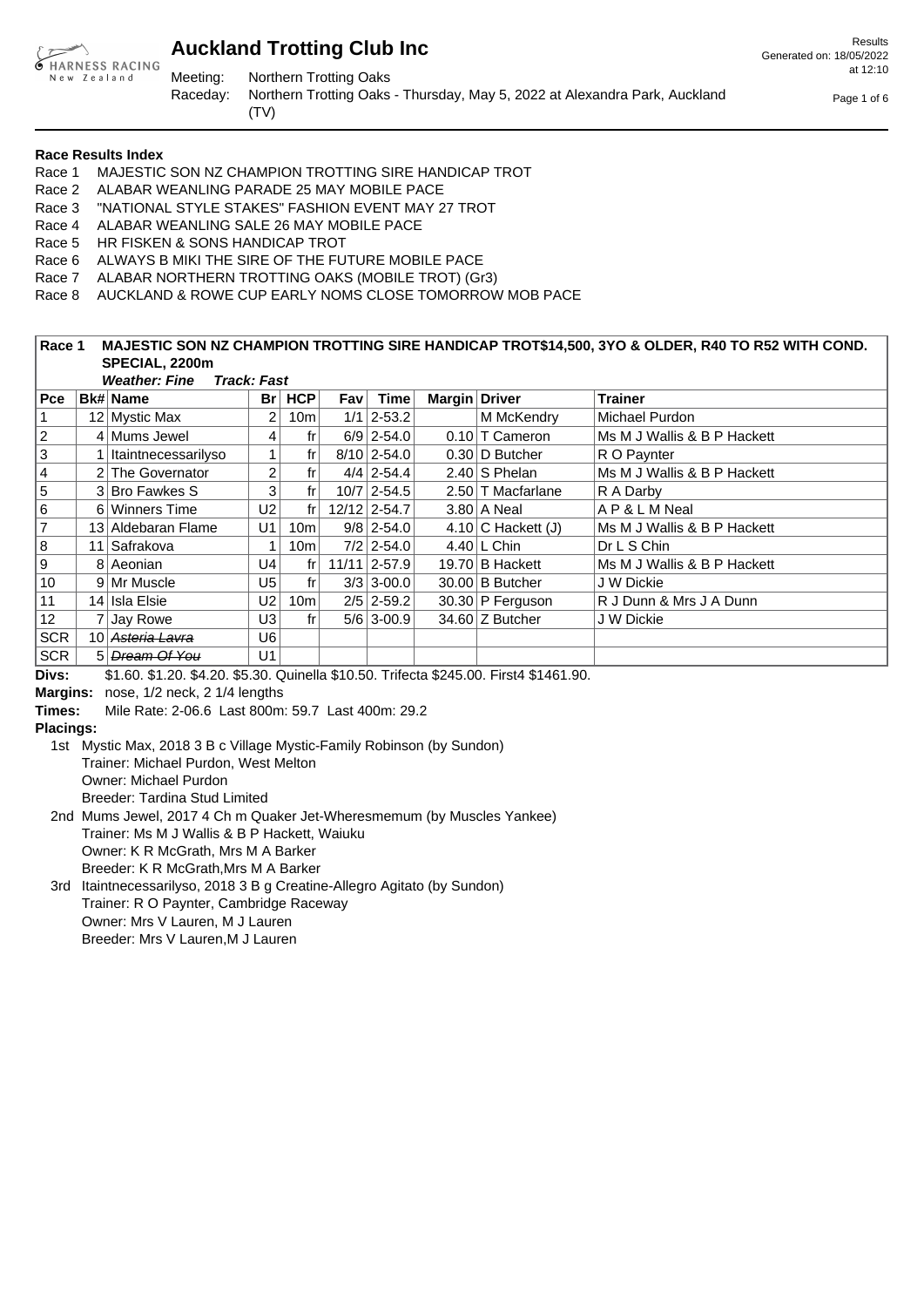

Meeting: Northern Trotting Oaks

Raceday: Northern Trotting Oaks - Thursday, May 5, 2022 at Alexandra Park, Auckland (TV)

Page 2 of 6

|       | Race 2 ALABAR WEANLING PARADE 25 MAY MOBILE PACE\$13,739, 2YO & OLDER UP TO & INCLUDING R50, 2200m R |                                    |  |  |         |  |            |               |  |                |  |
|-------|------------------------------------------------------------------------------------------------------|------------------------------------|--|--|---------|--|------------|---------------|--|----------------|--|
|       |                                                                                                      | <b>Weather: Fine   Track: Fast</b> |  |  |         |  |            |               |  |                |  |
| ∣ Pce |                                                                                                      | ∣Bk#∣Name                          |  |  | Br  HCP |  | $Fav$ Time | Margin Driver |  | <b>Trainer</b> |  |

| гuе.       | $D$ M $t$ Nalie      |                 | ы пог | гаv і | .              | N X |                      | панег                   |
|------------|----------------------|-----------------|-------|-------|----------------|-----|----------------------|-------------------------|
|            | 7   Take The Miki    |                 |       |       | $1/3$   2-41.1 |     | S Reid               | S J Reid & S W McMullan |
| 2          | $4$ Te Amo           |                 |       |       | $3/2$   2-41.4 |     | 1.60 T Cameron       | A G Herlihy MNZM        |
| 13         | 3 Claudia Schiffer   | 3               | fr    |       | $8/6$   2-42.3 |     | 5.70 D Butcher       | D J Butcher             |
| 14         | 5 Manny              | 5               | tr    |       | $4/5$   2-42.5 |     | 6.70 $C$ Hackett (J) | B Purdon & S D Phelan   |
| 15         | 2 Frankie Major      | 2               | fr    |       | $7/8$   2-42.8 |     | 8.20 A Drake         | R W Green               |
| 16         | Heaven High          | 11              | fr    |       | $6/7$   2-42.8 |     | 8.30 T Mitchell      | R W Green               |
|            | 9 Neymar             | 9               |       |       | $9/9$   2-43.2 |     | 10.30 T Macfarlane   | R A Darby               |
| 18         | 10 Tonites Delight   | 10 <sub>1</sub> | fr    |       | $2/1$   2-43.6 |     | 12.60 Z Butcher      | B Purdon & S D Phelan   |
| Pup        | 6 Falcons Watch      | 6               | fr    | 5/4   |                |     | N Chilcott           | Miss N A Chilcott       |
| <b>SCR</b> | 8 Mercury Rising     | 8               |       |       |                |     |                      |                         |
| SCR        | <b>Blazing Louie</b> |                 |       |       |                |     |                      |                         |

**Divs:** \$3.70. \$1.90. \$1.70. \$3.00. Quinella \$7.70. Trifecta \$93.40. First4 \$472.40.

**Margins:** 1 1/2 lengths, 4 1/4 lengths, 1 length

**Times:** Mile Rate: 1-57.8 Last 800m: 58.2 Last 400m: 28.2

**Placings:**

1st Take The Miki, 2018 3 B g Always B Miki-Unforgiving (by Art Major) Trainer: S J Reid & S W McMullan, Pukekohe Owner: J A Screen, Mrs T C Screen, D W Screen, L J Screen Breeder: J A Screen,Mrs T C Screen 2nd Te Amo, 2017 4 Br g Bettor's Delight-Alesandra Ambrosio (by Live Or Die) Trainer: A G Herlihy MNZM, Papakura Owner: Mrs S Herlihy

Breeder: Mrs S Herlihy

3rd Claudia Schiffer, 2017 4 B m Sportswriter-Claudia Cardinal (by Falcon Seelster) Trainer: D J Butcher, Cambridge Owner: Est J Butcher, D J Butcher, Dr M K Brightwell Breeder: Est J Butcher,D J Butcher,Dr M K Brightwell

#### **Race 3 "NATIONAL STYLE STAKES" FASHION EVENT MAY 27 TROT\$10,950, NON-WINNERS 3YO & OLDER, 2200m Weather: Fine Track: Fast**

|             | ,, , ,, ,, , , , , , , , , , , |                      |                |          |  |                |               |                             |                           |  |  |  |  |  |
|-------------|--------------------------------|----------------------|----------------|----------|--|----------------|---------------|-----------------------------|---------------------------|--|--|--|--|--|
| $ $ Pce     |                                | ∣Bk# Name            |                | $Br$ HCP |  | Fav Time       | Margin Driver |                             | <b>Trainer</b>            |  |  |  |  |  |
|             |                                | 3 Brienne            |                |          |  | $5/5$   2-52.9 |               | J Abernethy                 | I J Brownlee              |  |  |  |  |  |
| $ 2\rangle$ |                                | 2 Cyber Attack       |                | tr       |  | $1/1$   2-53.1 |               | $0.90$ Z Butcher            | J W Dickie                |  |  |  |  |  |
| 3           |                                | 5 Cyclone Lebron     | 5              | fr       |  | $3/3$   2-53.8 |               | 4.50 $Z$ Meredith (J)       | <b>PT&amp;VPBlanchard</b> |  |  |  |  |  |
| 14          |                                | 8 Son Of A Sun       | U3             | fr       |  | $4/4$   2-54.6 |               | 8.30 N Chilcott             | Miss N A Chilcott         |  |  |  |  |  |
| 5           |                                | 1 Ngauruhoe          |                | fr       |  | $2/2$   2-55.3 |               | 12.00 A Poutama             | R O Paynter               |  |  |  |  |  |
| 6           |                                | 7 Slippery Mistress  | U <sub>2</sub> | fr       |  | $6/7$   2-57.1 |               | $21.00 \text{ N}$ Balle (J) | D M Balle                 |  |  |  |  |  |
| 17          |                                | 6 Dolly P            | U1             | fr       |  | $7/6$ 3-21.7   |               | 144.00 J Stormont           | Miss M A Perriton         |  |  |  |  |  |
| SCR         |                                | <del>Trifolium</del> | 4              |          |  |                |               |                             |                           |  |  |  |  |  |
|             |                                |                      |                |          |  |                |               |                             |                           |  |  |  |  |  |

**Divs:** \$9.80. \$3.80. \$1.60. Quinella \$13.50. Trifecta \$78.80. First4 \$391.70.

**Margins:** 1 length, 3 1/2 lengths, 4 lengths

**Times:** Mile Rate: 2-06.4 Last 800m: 61.5 Last 400m: 30.8

**Placings:**

1st Brienne, 2017 4 B m Majestic Son-Kiss Me Sunny (by Sundon) Trainer: I J Brownlee, Pokeno

Owner: J Brownlee, Mrs L E Brownlee, I J Brownlee

Breeder: J Brownlee,Mrs L E Brownlee,I J Brownlee

2nd Cyber Attack, 2016 5 B g Andover Hall-Cyberspace (by Muscles Yankee) Trainer: J W Dickie, Clevedon Owner: Ms L A German, Mrs J H Neems, S W Waters, D Wilson, J Donaldson, A Wallnutt Breeder: Breckon Farms Ltd

3rd Cyclone Lebron, 2017 4 B g Father Patrick-Cyclone Dani (by Muscles Yankee) Trainer: P T & V P Blanchard, Pukekohe Owner: A S Lowe, P Witton, Ms S M Hickey, J P Lowe, Ms T M Fong, G E Hunter, Mrs J A Withers Breeder: A S Lowe,T A Macfarlane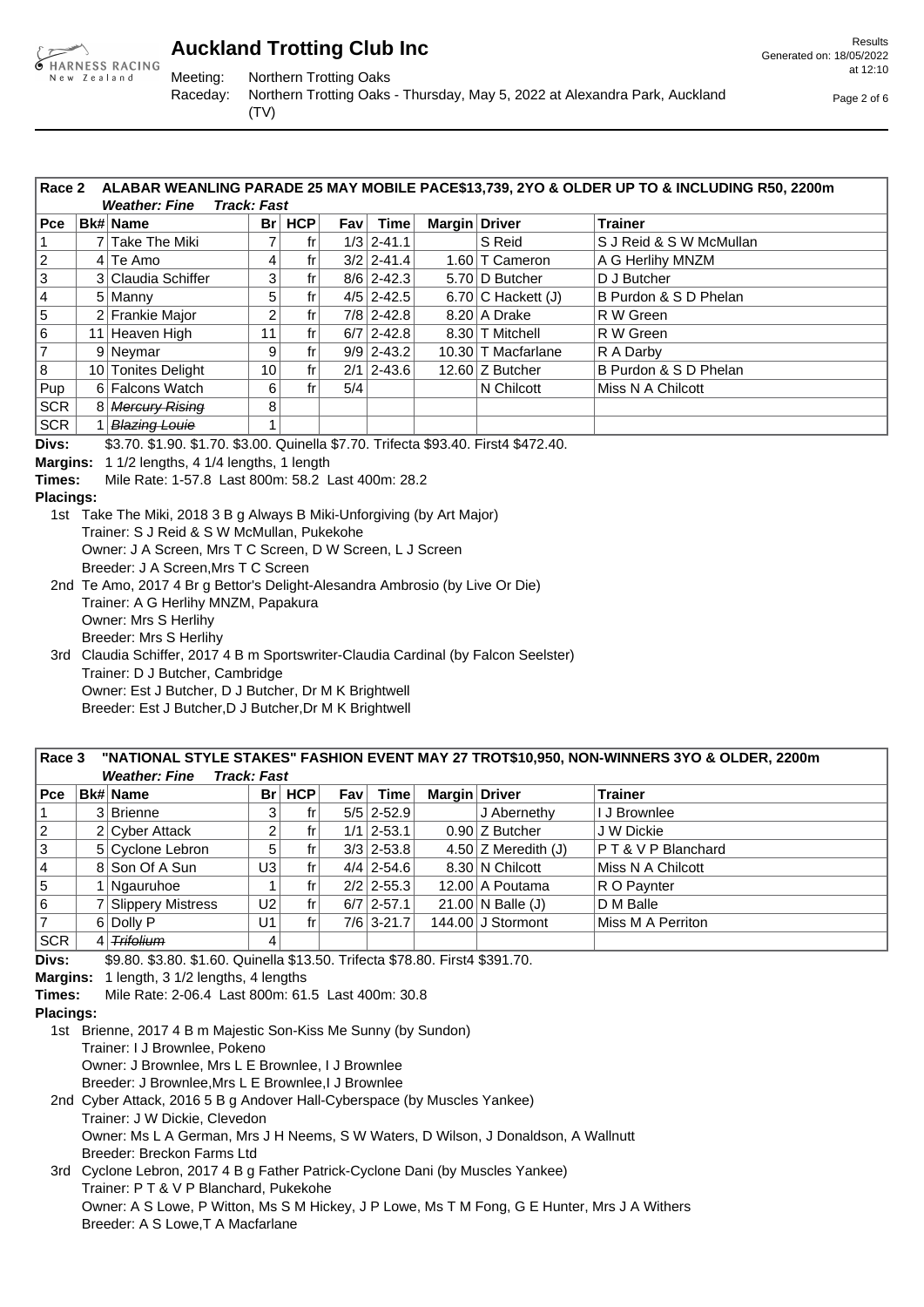

Meeting: Northern Trotting Oaks

Raceday: Northern Trotting Oaks - Thursday, May 5, 2022 at Alexandra Park, Auckland (TV)

Page 3 of 6

|                | ALABAR WEANLING SALE 26 MAY MOBILE PACE\$11,580, NON-WINNERS 2YO & OLDER, 2200m<br>Race 4<br><b>Weather: Fine</b><br><b>Track: Fast</b> |                     |    |     |       |                |               |                        |                            |  |  |  |  |
|----------------|-----------------------------------------------------------------------------------------------------------------------------------------|---------------------|----|-----|-------|----------------|---------------|------------------------|----------------------------|--|--|--|--|
| Pce            |                                                                                                                                         | <b>Bk# Name</b>     | Br | HCP | Fav l | Time           | Margin Driver |                        | <b>Trainer</b>             |  |  |  |  |
|                |                                                                                                                                         | 8 Simply Sam        | 8  |     |       | $1/1$   2-41.9 |               | M McKendry             | R W Green                  |  |  |  |  |
| $\overline{2}$ |                                                                                                                                         | 7 Mr Chip           |    |     |       | $2/2$   2-42.1 |               | $1.30$ A Herlihy       | A G Herlihy MNZM           |  |  |  |  |
| 3              |                                                                                                                                         | 6 Ohoka Creed       | 6  | tr  |       | $4/4$   2-42.6 |               | 3.40 J Stormont        | F D Cooney                 |  |  |  |  |
| 4              |                                                                                                                                         | 5 Sylvia Kay        | 5  |     |       | $7/8$   2-43.3 |               | $7.30$ L Hollis        | L G Hollis & S M Robertson |  |  |  |  |
| 5              |                                                                                                                                         | 2 You Little Beauty | 2  | fr  |       | $3/3$   2-43.4 |               | 7.40 A Poutama         | R O Paynter                |  |  |  |  |
| 6              |                                                                                                                                         | 9 Colonel Lincoln   | 9  | fr  |       | $6/6$   2-43.8 |               | $9.60$ A Drake         | R W Green                  |  |  |  |  |
| $\overline{7}$ |                                                                                                                                         | 10 The Fisherman    | 10 |     |       | $5/5$   2-44.6 |               | 13.70 T Mitchell       | T W Mitchell               |  |  |  |  |
| 8              |                                                                                                                                         | 3 Lady Noeleen      | 3  |     |       | 10/10 2-45.2   |               | 16.40 $Z$ Meredith (J) | D M Balle                  |  |  |  |  |
| 9              |                                                                                                                                         | Imashadowprincess   |    | fr  |       | $9/9$   2-45.8 |               | 19.60 P Ferguson       | J L & Mrs M A Teaz         |  |  |  |  |
| 10             |                                                                                                                                         | 4 Time Out          | 4  | fr  |       | $8/7$   2-57.4 |               | 77.60 $Z$ Butcher      | S J Reid & S W McMullan    |  |  |  |  |

**Divs:** \$1.70. \$1.20. \$1.40. \$2.10. Quinella \$3.30. Trifecta \$17.60. TAB Treble[races-2,3,4]:(7,3,8) \$51.60. First4 \$106.10. Quaddie [races-1,2,3,4]:(12,7,3,8) \$99.20.

**Margins:** 1 1/4 lengths, 2 lengths, 3 3/4 lengths

**Times:** Mile Rate: 1-58.4 Last 800m: 57.4 Last 400m: 27.9

**Placings:**

1st Simply Sam, 2018 3 B c American Ideal-Simply Stunning (by Art Major)

Trainer: R W Green, Pukekohe

Owner: Lincoln Farms Bloodstock Ltd, Est R S Best, K J Miller, Green Machine Racing Syndicate, Red & Blue Syndicate, Ms P J Edmunds

Breeder: Mrs J P Champion,A H Nicolson,Mrs B A Ironmonger

2nd Mr Chip, 2018 3 Br g Rock N Roll Heaven-Liberty Styx (by Washington VC) Trainer: A G Herlihy MNZM, Papakura Owner: Three Putt No 2 Syndicate Breeder: Three Putt No 2 Syndicate 3rd Ohoka Creed, 2018 3 B c Captaintreacherous-Millwood Ivy (by Bettor's Delight)

Trainer: F D Cooney, Taupaki Owner: Mrs A F Cooney, W H Outtrim, S W Outtrim, P J Haslam, A G Meyers Breeder: Mrs K Carville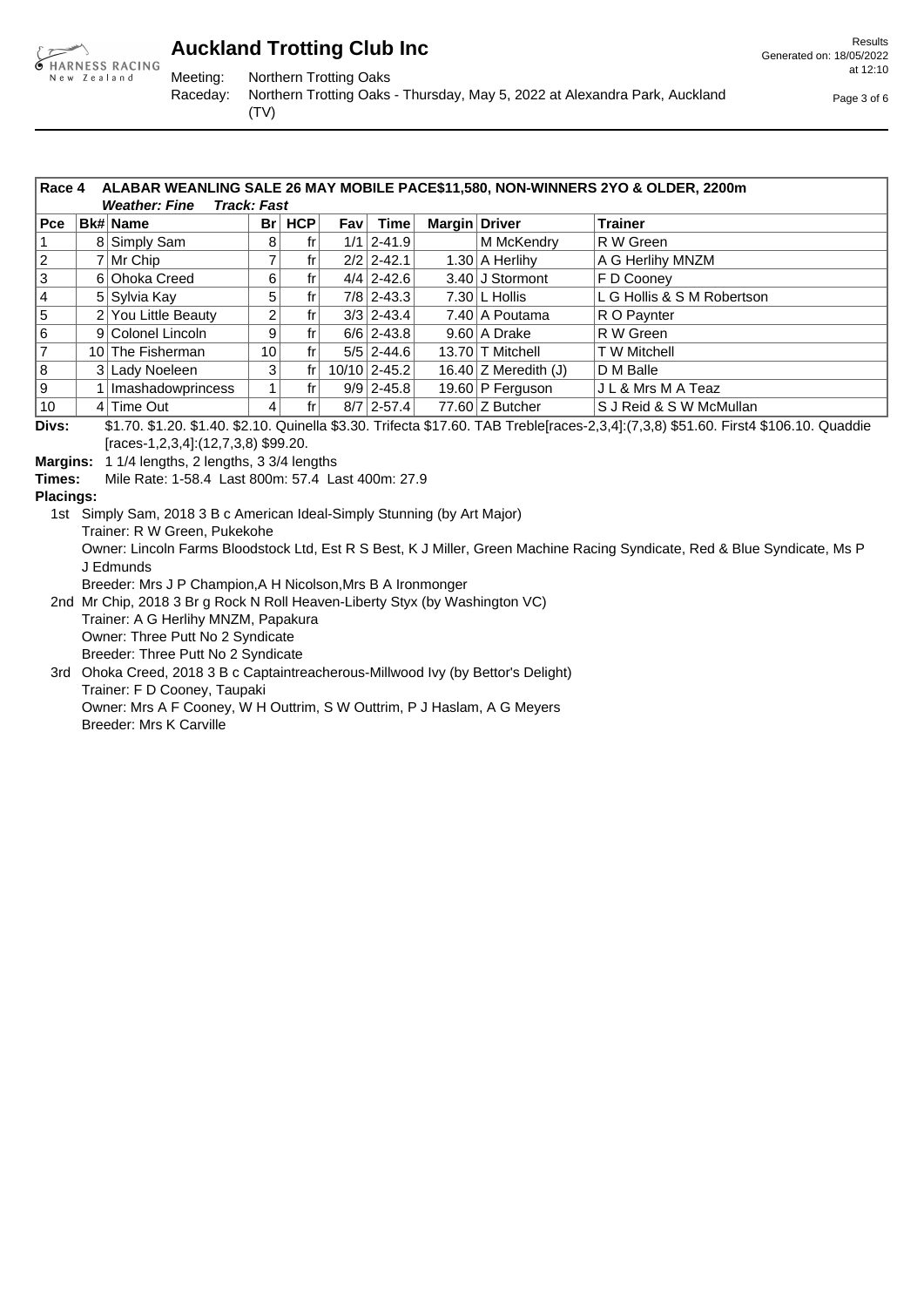

Meeting: Northern Trotting Oaks

Results Generated on: 18/05/2022 at 12:10

Raceday: Northern Trotting Oaks - Thursday, May 5, 2022 at Alexandra Park, Auckland (TV)

Page 4 of 6

|                | Race 5<br>HR FISKEN & SONS HANDICAP TROT\$16,888, R54 TO R76 DISCRETIONARY, 2200m<br><b>Track: Fast</b><br><b>Weather: Fine</b> |                   |      |                 |            |                |               |                         |                              |  |  |  |  |  |
|----------------|---------------------------------------------------------------------------------------------------------------------------------|-------------------|------|-----------------|------------|----------------|---------------|-------------------------|------------------------------|--|--|--|--|--|
| Pce:           |                                                                                                                                 | <b>Bk# Name</b>   | Br l | HCP             | <b>Fav</b> | Time           | Margin Driver |                         | <b>Trainer</b>               |  |  |  |  |  |
|                |                                                                                                                                 | 9 Aflyin Spur     | U1   | 30m             |            | $4/4$   2-49.6 |               | <b>T</b> Mitchell       | Miss A M Donnelly            |  |  |  |  |  |
| $ 2\rangle$    |                                                                                                                                 | $10$ Invictus     |      | 45m             |            | $5/5$   2-48.4 |               | $0.40$ M Wallis         | Ms M J Wallis & B P Hackett  |  |  |  |  |  |
| 3              |                                                                                                                                 | 3 Liaison         | 3    | fr              |            | $2/3$ 2-52.1   |               | 0.90 D Butcher          | ID W & Mrs C McGowan         |  |  |  |  |  |
| 14             |                                                                                                                                 | 2 Emma Frost      | 2    | fr              |            | $3/2$   2-52.5 |               | $2.60$ C Hackett (J)    | Ms M J Wallis & B P Hackett  |  |  |  |  |  |
| 5              |                                                                                                                                 | In Sequence       | U3   | frl             |            | $6/6$   2-52.6 |               | $3.10$ S Phelan         | IMs M J Wallis & B P Hackett |  |  |  |  |  |
| 6              |                                                                                                                                 | 8 Jasinova        |      | 10 <sub>m</sub> |            | $1/1$   2-52.3 |               | $5.60 \, \text{l}$ Chin | Dr L S Chin                  |  |  |  |  |  |
| $\overline{7}$ |                                                                                                                                 | 6 Errol D         | U2   | fr              |            | $7/8$   2-53.2 |               | 6.10 B Hackett          | IMs M J Wallis & B P Hackett |  |  |  |  |  |
| 8              |                                                                                                                                 | Romeo Foxtrot     |      | fr              |            | $8/7$   2-54.0 |               | $10.00$ M White         | A K W Bublitz                |  |  |  |  |  |
| و ا            | 5 <sup>1</sup>                                                                                                                  | Yuri              | U1   | $\mathsf{fr}$   |            | $9/9$   3-03.6 |               | $58.30$ P Ferguson      | R J Dunn & Mrs J A Dunn      |  |  |  |  |  |
| 10             |                                                                                                                                 | 4 Superfast Ninja | 4    | frl             |            | 10/10 3-09.0   |               | 85.00 A Drake           | A C Drake                    |  |  |  |  |  |

**Divs:** \$7.40. \$2.40. \$2.70. \$2.10. Quinella \$20.70. Trifecta \$295.30. First4 \$851.30.

**Margins:** neck, neck, 1 3/4 lengths

**Times:** Mile Rate: 2-04.0 Last 800m: 58.2 Last 400m: 29.4

#### **Placings:**

1st Aflyin Spur, 2017 4 B g Pegasus Spur-Jazmin Alicia (by Sundon) Trainer: Miss A M Donnelly, Cambridge Owner: Mrs K J De Jongh-Kennedy, W W Eaton, C O De Jongh Breeder: Est C Kennedy,Mrs K J De Jongh-Kennedy

2nd Invictus, 2015 6 B g Peak-Aine (by Armbro Invasion) Trainer: Ms M J Wallis & B P Hackett, Waiuku Owner: D J McKenzie, J C McKenzie Breeder: Mrs J A Butt,D J McKenzie 3rd Liaison, 2016 5 B g Love You-Be Seein Ya (by Monarchy)

Trainer: D W & Mrs C McGowan, Pukekohe Owner: L C Driver Breeder: Mrs C McGowan

#### **Race 6 ALWAYS B MIKI THE SIRE OF THE FUTURE MOBILE PACE\$16,888, R52 TO R65, R66 TO R75 WITH COND., 2200m Weather: Fine Track: Fast**

| $ $ Pce        | <b>Bk# Name</b>   | <b>Br</b> | HCP           | Fav | <b>Time</b>    | Margin Driver |                          | <b>Trainer</b>     |
|----------------|-------------------|-----------|---------------|-----|----------------|---------------|--------------------------|--------------------|
|                | 2 Mimi E Coco     |           | fr            |     | $8/9$   2-42.3 |               | A Poutama                | SG & Ms A L Telfer |
| $ 2\rangle$    | 9 Zarias          | 9         |               |     | $1/1$   2-42.5 |               | $0.70$ Z Butcher         | Z E Butcher        |
| 3              | 8 New York Minute | 8         | fr i          |     | $4/4$   2-42.6 |               | 1.30 $Z$ Meredith (J,cl) | Miss A M Donnelly  |
| 14             | 5 Cashlodo Flybye | 5         | fri           |     | $5/5$   2-42.8 |               | 2.60 J Stormont          | SG & Ms A L Telfer |
| 5              | 10 Brookies Jaffa | 10        | $\mathsf{fr}$ |     | $10/10$ 2-43.0 |               | 3.30 S Abernethy         | J L & Mrs M A Teaz |
| 6              | 3 Tennessee Honey | 3         | fr            |     | $9/8$   2-43.4 |               | 5.40 P Ferguson          | K J Marshall_      |
| $\overline{7}$ | $4$ Sky Delight   | 4         | fr            |     | $7/7$   2-43.4 |               | 5.50 D Butcher           | R G Frampton       |
| 8              | 6 Thee Old Bomb   | 6         | frl           |     | $6/6$   2-43.5 |               | $5.80$ A Harrison (J)    | M W White          |
| l 9            | Harder Than       |           | fr            |     | $3/2$   2-43.6 |               | 6.20 T Mitchell          | AP&LMNeal          |
|                | <b>Diamonds</b>   |           |               |     |                |               |                          |                    |
| 10             | Enjoy Me          |           | fr            |     | $2/3$ 2-46.1   |               | 18.70 B Butcher          | SG & Ms A L Telfer |

**Divs:** \$24.80. \$6.80. \$1.20. \$2.60. Quinella \$42.60. Trifecta \$783.50. First4 \$3052.90.

**Margins:** 3/4 length, 1/2 length, 1 1/2 lengths

**Times:** Mile Rate: 1-58.7 Last 800m: 57.0 Last 400m: 27.7

#### **Placings:**

1st Mimi E Coco, 2016 5 B m Mach Three-Molly Darling (by Christian Cullen) Trainer: S G & Ms A L Telfer, Papakura Owner: S R Plant, Stonewall Stud Ltd, J A MacKinnon Breeder: Plant Racing Ltd

2nd Zarias, 2017 4 Br g Changeover-Desidi (by Live Or Die) Trainer: Z E Butcher, Pukekohe Owner: Est J Butcher, Mrs C M Butcher Breeder: Est J Butcher,Mrs C M Butcher

3rd New York Minute, 2016 5 B g Art Major-Eagles In My Pocket (by In The Pocket) Trainer: Miss A M Donnelly, Cambridge Owner: Est T K Piercy, Mrs A A Piercy Breeder: K J Madgwick,Mrs D M Madgwick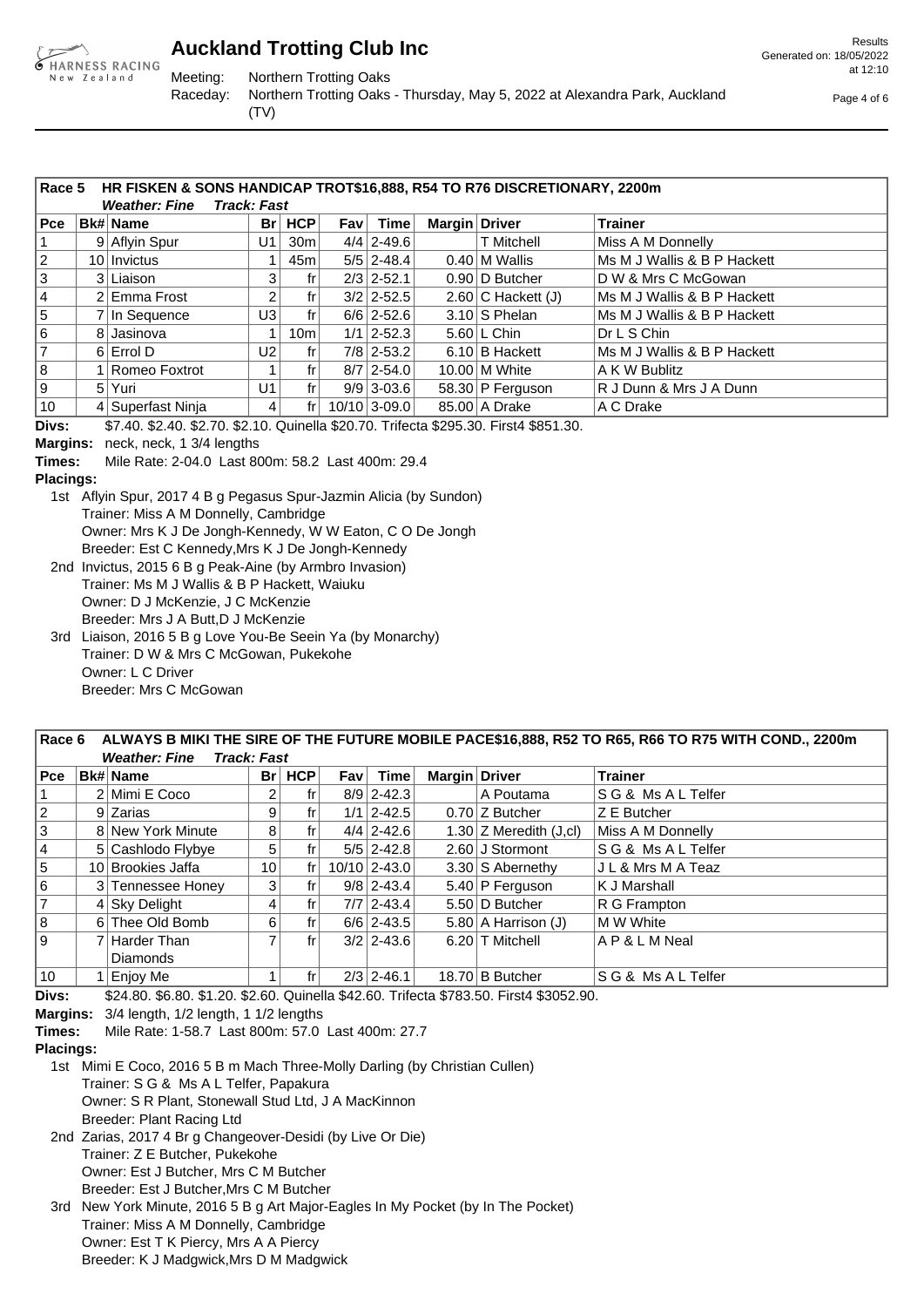

Meeting: Northern Trotting Oaks

(TV)

Raceday: Northern Trotting Oaks - Thursday, May 5, 2022 at Alexandra Park, Auckland

 at 12:10 Page 5 of 6

Generated on: 18/05/2022

Results

**Race 7 ALABAR NORTHERN TROTTING OAKS (MOBILE TROT) (Gr3)\$29,475, 3YO FILLIES, 2200m**

|             |    | <b>Track: Fast</b><br><b>Weather: Fine</b> |      |       |       |                  |               |                             |                              |  |  |  |  |  |  |  |
|-------------|----|--------------------------------------------|------|-------|-------|------------------|---------------|-----------------------------|------------------------------|--|--|--|--|--|--|--|
| $ $ Pce     |    | <b>Bk# Name</b>                            | Br l | HCP   | Fav l | Time│            | Margin Driver |                             | <b>Trainer</b>               |  |  |  |  |  |  |  |
|             | 11 | Double Delight                             |      | fr    |       | $1/1$   2-46.0   |               | A Herlihy                   | A G Herlihy MNZM             |  |  |  |  |  |  |  |
| $ 2\rangle$ |    | Con Grazia Love                            |      | fr    |       | $3/3$   2-46.2   |               | 0.90 M McKendry             | S L McCaffrey                |  |  |  |  |  |  |  |
| 3           |    | 6 American Muscle                          | 6    | fr    |       | $4/4$   2-46.3   |               | $1.40 \, \text{l}$ M Wallis | Ms M J Wallis & B P Hackett  |  |  |  |  |  |  |  |
| 14          |    | Aldebaran Keepa                            |      | fr    |       | $9/9$   2-46.4   |               | $2.00$ B Hackett            | IMs M J Wallis & B P Hackett |  |  |  |  |  |  |  |
| 5           |    | 2 Rakero Blaze                             | 2    | fr    |       | $2/2$   2-47.6   |               | 8.00 P Ferguson             | <b>P B Burrows</b>           |  |  |  |  |  |  |  |
| 16          |    | Ellaria Sand                               | 4    | fr    |       | $7/5$ 2-48.1     |               | $10.30$ Z Butcher           | IM Purdon & H J Cullen       |  |  |  |  |  |  |  |
| 17          |    | 8 Quik Barbie                              | 8    | fr    |       | $10/10$ 2-49.8   |               | $19.00 \, \text{M}$ White   | IM W White                   |  |  |  |  |  |  |  |
| 18          |    | 9 One Thirtythree                          | 9    | fr    |       | $6/7$   2-51.0   |               | $24.80 B$ Mangos            | R J Dunn & Mrs J A Dunn      |  |  |  |  |  |  |  |
| 19          |    | 5 Faith In Manchester                      | 5    | fr    |       | $8/8$   2-51.5   |               | 27.10 T Mitchell            | IMs M J Wallis & B P Hackett |  |  |  |  |  |  |  |
| 10          |    | 3 Love Potion                              | 3    | fr    |       | $5/6$   2-53.1   |               | 35.50 T Cameron             | A G Herlihy MNZM             |  |  |  |  |  |  |  |
| 11          |    | 10 Escape The Pace                         | 10   | $f$ r |       | $11/11$   2-55.8 |               | $48.90$ S Phelan            | G A Harwood                  |  |  |  |  |  |  |  |

**Divs:** \$1.50. \$1.00. \$2.60. \$3.90. Quinella \$11.10. Trifecta \$62.60. First4 \$798.10.

**Margins:** 1 length, neck, 3/4 length

**Times:** Mile Rate: 2-01.4 Last 800m: 58.5 Last 400m: 28.9

**Placings:**

1st Double Delight, 2018 3 B f Captaintreacherous-Dreamy Delight (by Bettor's Delight) Trainer: A G Herlihy MNZM, Papakura Owner: Mrs S Herlihy, S W Waters, D I Donaldson, Mrs L D Donaldson Breeder: Tardina Stud Limited

- 2nd Con Grazia Love, 2018 3 B f Love You-Con Grazia (by Majestic Son) Trainer: S L McCaffrey, Tamahere Owner: J I G Taylor, Mrs S G Taylor, B Cobb, Miss H P Trebes, Mrs L Trebes, A Learmonth, W J C Godfrey, Mrs H R Webber, Mrs T Knudsen Breeder: J I G Taylor,Mrs S G Taylor
- 3rd American Muscle, 2018 3 B f Muscle Mass-Liberty City (by The Pres) Trainer: Ms M J Wallis & B P Hackett, Waiuku Owner: P G Argus, Mrs J M Argus Breeder: P G Argus,Mrs J M Argus